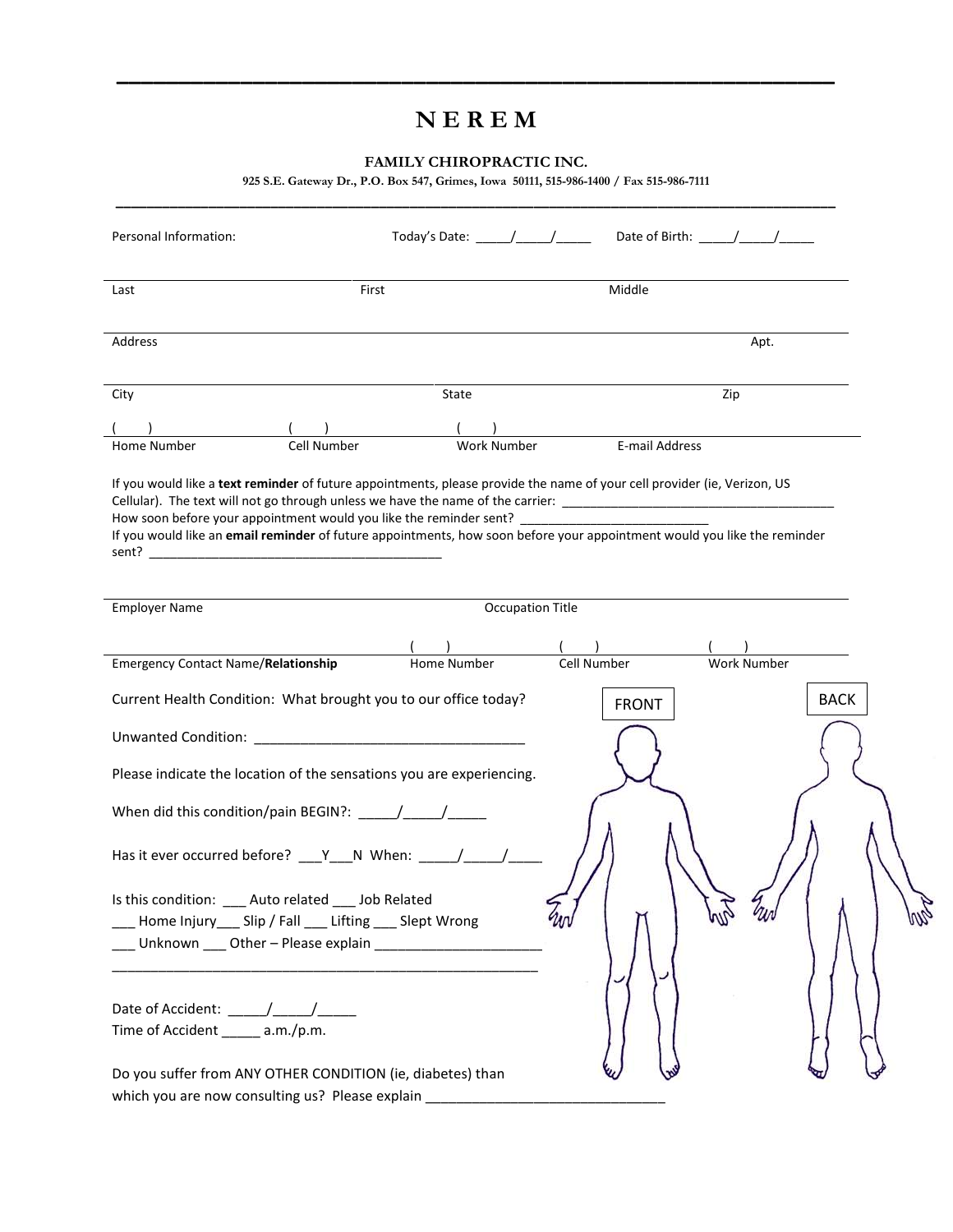Previous care for the current condition we are seeing you for:

\_\_\_ No, I have not previously seen a doctor for this condition, OR

\_\_\_ Yes, I have previously seen a doctor for this condition and his/her information is below:

Other doctors seen for this condition: \_\_\_\_ Chiropractor \_\_\_\_ Medical \_\_\_ Other \_\_\_ Type of Treatment: \_ Were you satisfied with the results of the treatment? \_\_\_ Yes \_\_\_ No Please explain:

\_\_\_\_\_\_\_\_\_\_\_\_\_\_\_\_\_\_\_\_\_\_\_\_\_\_\_\_\_\_\_\_\_\_\_\_\_\_\_\_\_\_\_\_\_\_\_\_\_\_\_\_\_\_\_\_\_\_\_\_\_\_\_\_\_\_\_\_\_\_\_\_\_\_\_\_\_\_\_\_\_\_\_\_\_

Review of Systems: Please check all CURRENT and PAST conditions. List any health conditions that are not shown below. Even if a condition seems unrelated to care, please check. These may affect your overall health.

| <b>ADD</b>        | Cystic kidney disease  | High / low blood pressure    | Psychiatric problems    |
|-------------------|------------------------|------------------------------|-------------------------|
| Alzheimers        | Depression             | Influenza pneumonia          | <b>Scoliosis</b>        |
| Anemia            | Diabetes (insulin dep) | Liver disease                | <b>Seizures</b>         |
| Arthritis         | Diabetes (non-insulin) | Lung disease                 | <b>Shingles</b>         |
| Asthma            | Eczema                 | Lupus erythema (discoid)     | Past history of similar |
|                   |                        |                              | symptoms                |
| Cancer            | Emphysema              | Lupus erythema (systemic)    | STD'S (unspecified)     |
| Cerebral palsy    | Eye problems           | Multiple sclerosis           | Suicide attempt(s)      |
| Chicken pox       | Fibromyalgia           | Parkinson's disease          | Thyroid problems        |
| Crohn's / colitis | Heart disease          | Unspecified pleural effusion | <b>Dizziness</b>        |
| CRPS (RSD)        | <b>Hepatitis</b>       | Pneumonia                    | Diarrhea/constipation   |
| CVA (stroke)      | <b>HIV</b>             | Psoriasis                    | High cholesterol        |
| Anxiety / stress  | <b>Heartburn</b>       | Difficulty sleeping          | Frequent colds          |
| Jaw pain          | <b>Numbness</b>        | Fatigue                      | Other:                  |
| Sinus problems    | Headaches              | Currently pregnant           | Other:                  |
| Ear infections    | Traumatic birth        |                              |                         |
|                   | (your own)             |                              |                         |

Surgery (ies): List ALL surgical procedures. Write the DATE of the procedure immediately afterward.

| Angioplasty             | Cosmetic         | Hysterectomy         | Pacemaker insertion |
|-------------------------|------------------|----------------------|---------------------|
| Appendectomy            | D & C            | Joint reconstruction | Rotator cuff        |
| Caesarian section       | Dental surgery   | Joint replacement    | Spinal fusion       |
| Cardiac catheterization | Gall bladder     | Knee repair          | Tonsillectomy       |
| Carpal tunnel repair    | Hemorrhoidectomy | Laminectomy          | Other:              |
| Coronary artery bypass  | Hernia repair    | Mastectomy           | Other:              |

Injury(ies): Mark or list ALL injuries: Write the DATE of the injury immediately afterward.

| Back iniury      | Head injury (loss of consciousness) | Motor vehicle accident      |
|------------------|-------------------------------------|-----------------------------|
| Broken bones     | Head injury (no loss of             | Soft tissue injury (mild)   |
|                  | consciousness)                      |                             |
| Disability (ies) | Industrial accident                 | Soft tissue injury (severe) |
| Fall (severe)    | Joint injury                        | Other:                      |
| Fracture         | Laceration (severe)                 | Other:                      |

Family History:

We know that many health problems can be genetic and run in families. Does anyone in your immediate family have/had health problems that concern them?

\_\_\_\_\_\_\_\_\_\_\_\_\_\_\_\_\_\_\_\_\_\_\_\_\_\_\_\_\_\_\_\_\_\_\_\_\_\_\_\_\_\_\_\_\_\_\_\_\_\_\_\_\_\_\_\_\_\_\_\_\_\_\_\_\_\_\_\_\_\_\_\_\_\_\_\_\_\_\_\_\_\_\_\_\_\_\_\_\_\_\_\_\_\_\_\_\_\_\_\_\_\_\_\_

Social History: Mark all that apply below:

Alcohol: \_\_\_ None \_\_\_ Social consumption only \_\_\_ Drink regularly, quantity of \_\_\_ glasses per \_\_\_

My dietary intake consists mainly of the following: (mark all that apply)

| High Fat | High<br>า Salt            | Low Fiber            | Low Sugar |
|----------|---------------------------|----------------------|-----------|
| Low Salt | $\sim$<br>High<br>. Fiber | Carbohydrate<br>LOW' |           |

Tobacco:

\_\_\_ None \_\_\_ Live with a smoker \_\_\_ Quit Smoking \_\_\_ Smoke/Chew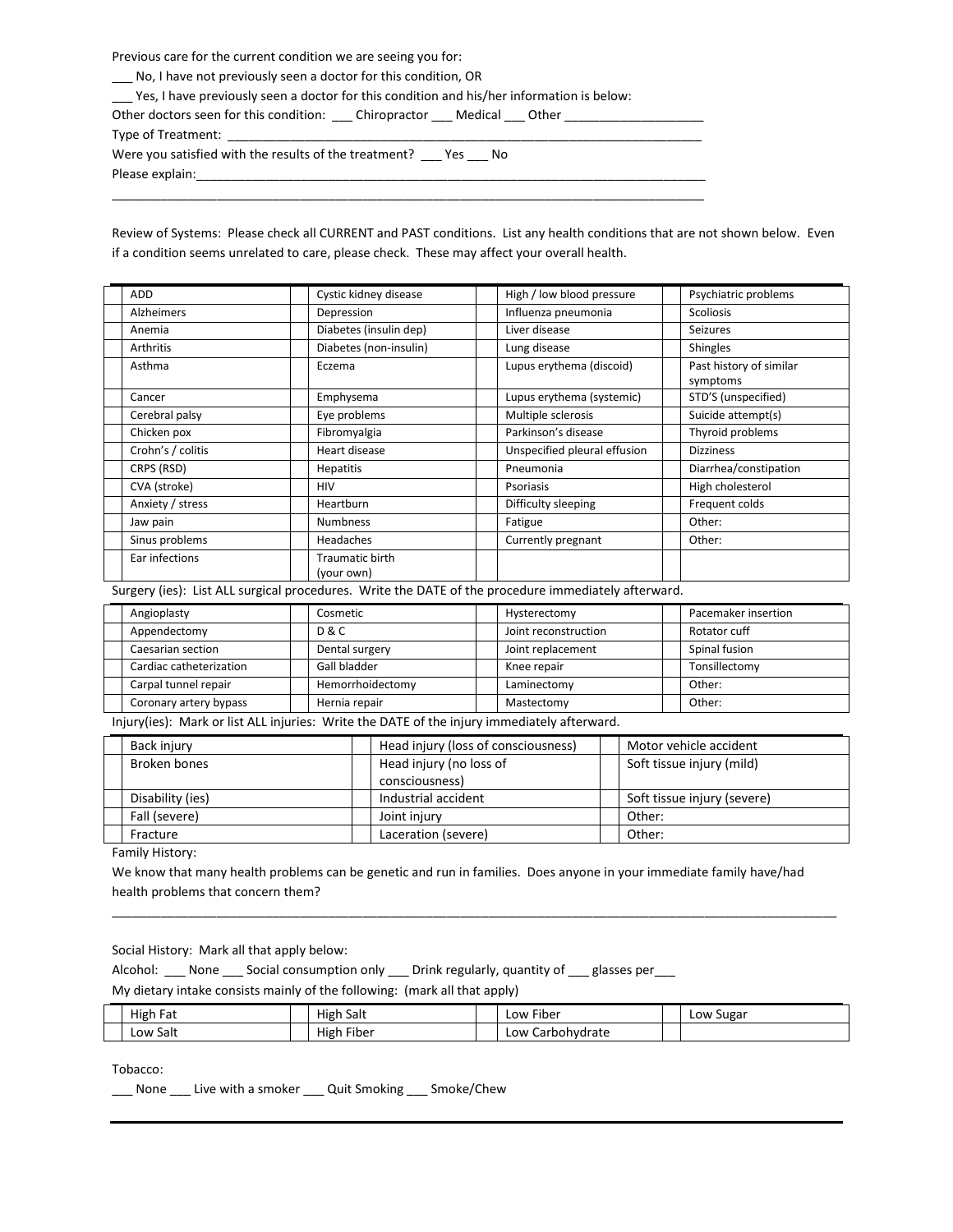Goals for my care: (Please read the following thoroughly so you know why these forms are important.)

At Nerem Family Chiropractic we focus on your ability to be healthy. Our goals are to first address the *issues* that brought you to this office, and second, to offer you the opportunity to improved health, wellness and quality of life in the future.

On a daily basis we all experience physical, biochemical and psychological / emotional stresses that can accumulate and result in serious loss of health potential. Most times the effects are gradual and may not even be felt until they become serious. Answering the questions on these forms gives us a profile of your specific stresses, past and present, that you face and allow us to better assess the challenges to your health potential.

In addition, we would like to know what your goals here are. Please check one or more of the following:

Relief Care -- Treatment designed to address an obvious symptom, disease, or condition.

\_\_\_ **Stabilization Care** – Continue with the care necessary to fully heal soft tissues and muscles.

\_\_\_ **Wellness Care** -- Non-symptomatic or maintenance care, designed to maximize optimum spinal and nervous system function and help prevent disease.

*Are we coordinating care with your physician?*

| I would like a copy of my records sent to my physician<br><b>Paragona</b><br>- No                      |
|--------------------------------------------------------------------------------------------------------|
| (Please indicate) Primary Care Physician, Ob/Gyn, Asthmatic Specialist, Orthopedic Surgeon, Internist, |
| Other Doctor:                                                                                          |
| Clinic's Name and Address:                                                                             |

#### *Informed Consent:*

I hereby request and consent to the performance of chiropractic adjustments and other chiropractic procedures, including various modes of physical therapy and diagnostic X-rays, on me (or on the patient named below, for whom I am legally responsible) by Dr. Nerem and /or other licensed doctors of chiropractic who now or in the future work at Nerem Family Chiropractic, Inc.

\_\_\_\_\_\_\_\_\_\_\_\_\_\_\_\_\_\_\_\_\_\_\_\_\_\_\_\_\_\_\_\_\_\_\_\_\_\_\_\_\_\_\_\_\_\_\_\_\_\_\_\_\_\_\_\_\_\_\_\_\_\_\_\_\_\_\_\_\_\_\_\_\_\_\_\_\_\_\_\_\_\_\_\_\_\_\_\_\_\_\_\_\_\_\_\_\_\_\_\_\_\_\_\_

I understand and am informed that, as in the practice of medicine, in the practice of chiropractic there are some risks to treatment, including but not limited to, fractures, disc injuries, strokes, dislocations and sprains. I do not expect the doctor to be able to anticipate and explain all risks and complications, and I wish to rely upon the doctor to exercise judgment during the course of the procedure which the doctor feels at the time, based upon the facts then known to him or her, is in my best interest. I understand that results are not guaranteed.

I have read the above consent. I understand I have the opportunity to ask questions about its content, and by signing below I agree to the above-named procedures. I intend this consent form to cover the entire course of treatment for my present condition and for any future condition(s) for which I seek treatment. I have received the Chiropractic Clinic's Notice of Privacy Practices for protected health information. I assume and agree to be held responsible for reasonable collection agency fees, "administration fees", filing fees, court costs and other costs incurred if my account enters default status.

| Consent to Treat a Minor / Guardian or Spouse's Signature of Authorizing Care: |             |                                                                                                                                   |
|--------------------------------------------------------------------------------|-------------|-----------------------------------------------------------------------------------------------------------------------------------|
|                                                                                |             |                                                                                                                                   |
|                                                                                |             |                                                                                                                                   |
|                                                                                | Date: $/$ / | Patient Print Name: Name and Society And Society Article Patient's Signature: Name and Society Article Patient<br>Date: $/$ / $/$ |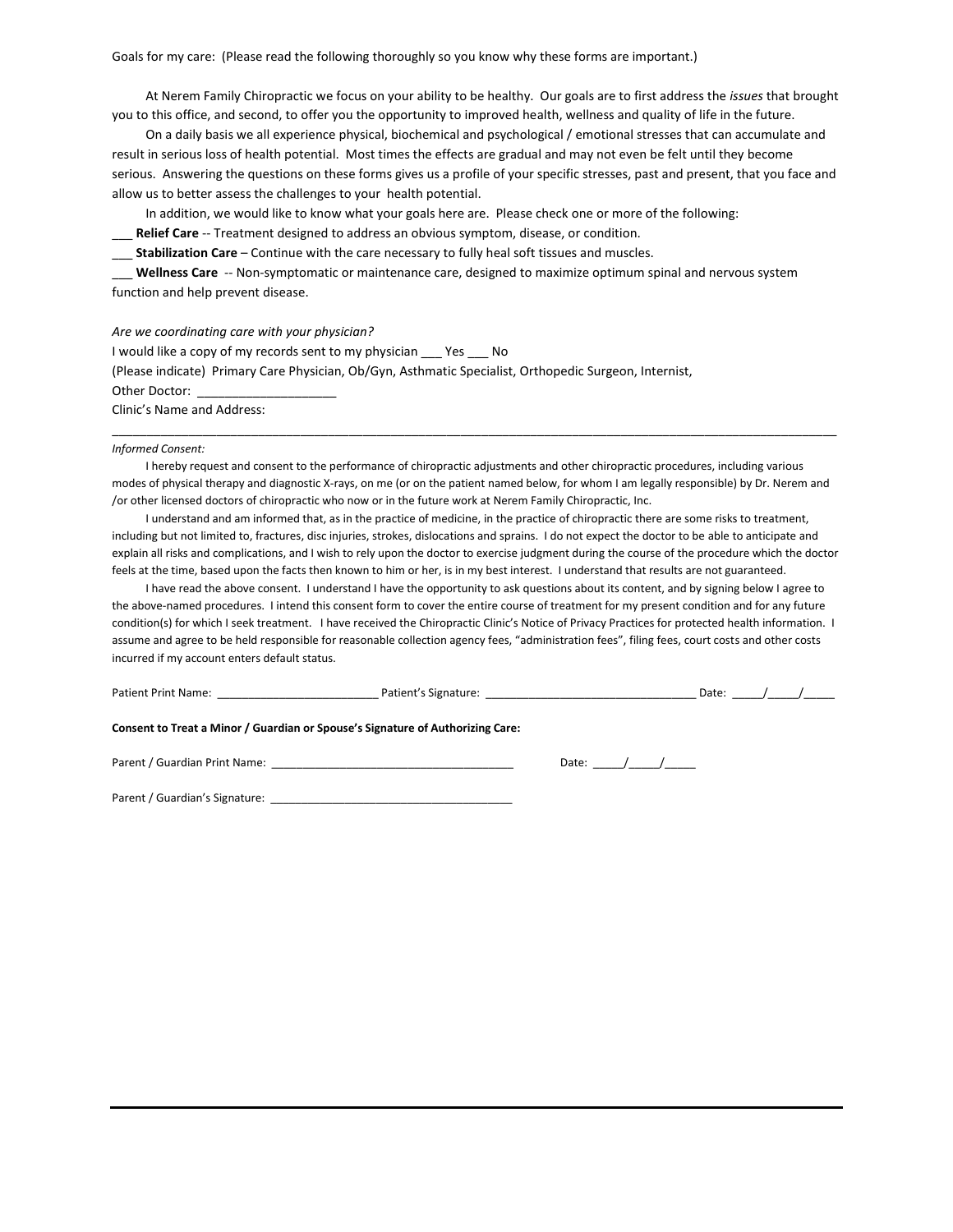### ASSIGNMENT OF INSURANCE BENEFITS FORM

Assignment of Benefits:

I REQUEST THAT PAYMENT OF AUTHORIZED INSURANCE OR MEDICARE BENEFITS BE MADE EITHER TO ME OR ON MY BEHALF TO NEREM FAMILY CHIROPRACTIC, INC., FOR ANY SERVICES FURNISHED ME BY THE PROVIDER/CLINIC. I AUTHORIZE ANY HOLDER OF MEDICAL INFORMATION ABOUT ME TO RELEASE TO THE INSURANCE COMPANY OR TO CMS (CENTERS FOR MEDICARE AND MEDICAID SERVICES) AND ITS AGENTS ANY INFORMATION NEEDED TO DETERMINE THESE BENEFITS OR THE BENEFITS PAYABLE TO RELATED SERVICES.

I understand my signature requests that payment be made and authorizes release of medical information necessary to pay the claim. *In Medicare assigned cases, the physician or supplier agrees to accept the charge determination of the Medicare carrier* as *the full charge, and the patient is responsible only for the deductible, coinsurance and non-covered services.* 

Coinsurance and the deductible are based upon the charge determination of the Medicare carrier.

This assignment will remain in effect until revoked by me in writing. A photocopy of this assignment is to be considered as valid as an original. I UNDERSTAND THAT I AM FINANCIALLY RESPONSIBLE FOR ALL CHARGES, WHETHER OR NOT PAID BY SAID INSURANCE.

| <b>Print Name</b> |  |
|-------------------|--|
|                   |  |

Signature \_\_\_\_\_\_\_\_\_\_\_\_\_\_\_\_\_\_\_\_\_\_\_\_\_\_\_\_\_\_\_\_Date \_\_\_\_\_\_\_\_\_\_\_\_\_\_\_\_